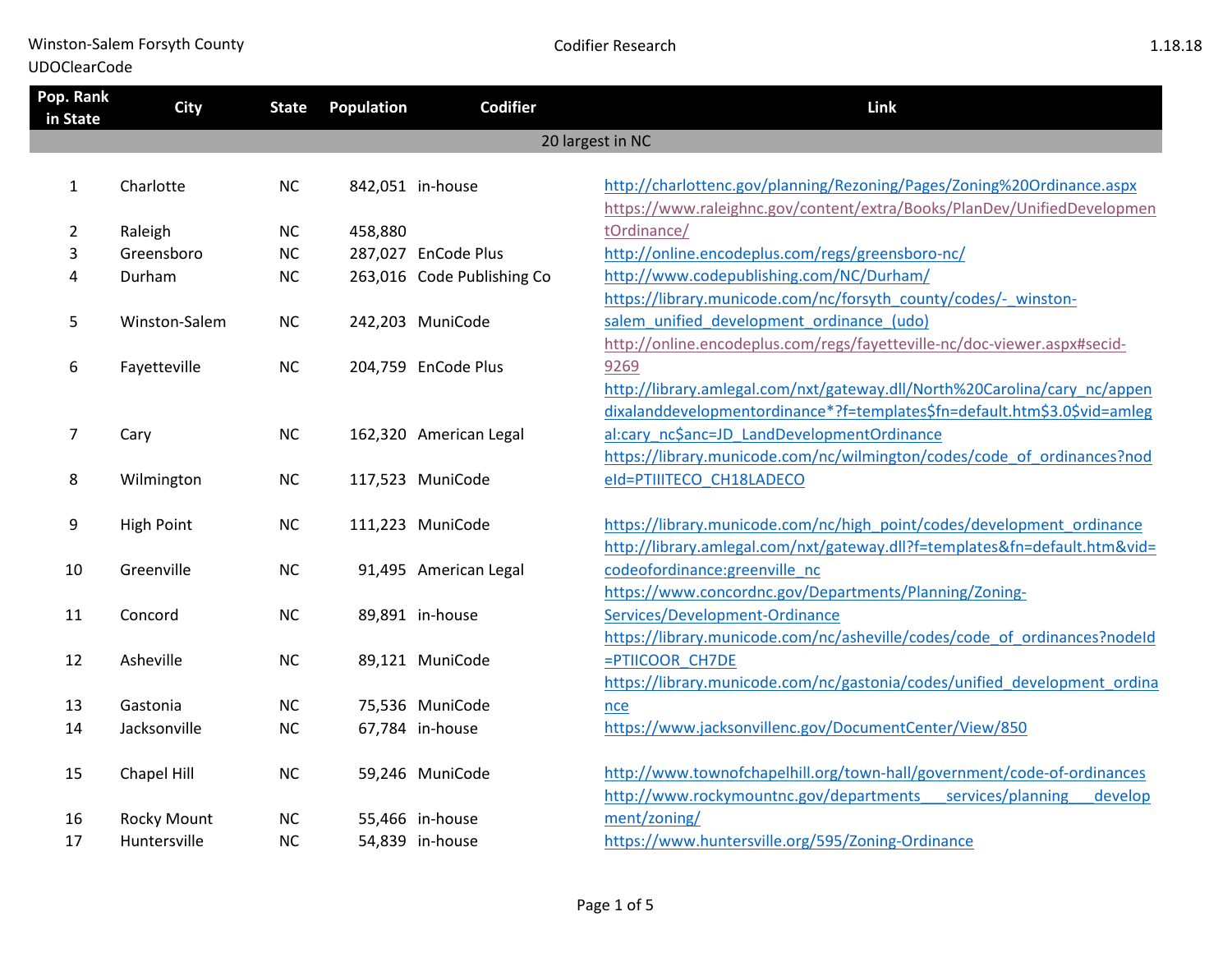Winston-Salem Forsyth County

## UDOClearCode

| Pop. Rank<br>in State | <b>City</b>               | <b>State</b> | Population | <b>Codifier</b>       | Link                                                                         |
|-----------------------|---------------------------|--------------|------------|-----------------------|------------------------------------------------------------------------------|
| 18                    | Burlington                | NC           |            | 52,709 in-house       | https://burlingtonnc.gov/198/Zoning-Ordinances                               |
|                       |                           |              |            |                       | https://www.wilsonnc.org/development-services/unified-development-           |
| 19                    | Wilson                    | <b>NC</b>    |            | 49,643 in-house       | ordinance/                                                                   |
| 20                    | Kannapolis                | <b>NC</b>    |            | 47,839 in-house       | http://www.kannapolisnc.gov/Government-Departments/Planning/UDO              |
|                       |                           |              |            |                       | 20 largest in SC                                                             |
|                       |                           |              |            |                       | https://library.municode.com/sc/columbia/codes/code_of_ordinances?nodeId     |
| 1                     | Columbia                  | <b>SC</b>    |            | 129,272 MuniCode      | =COOR CH17PLLADEZO#fn 53%23TOPTITLE                                          |
| $\overline{2}$        | Charleston                | SC           |            | 120,083 MuniCode      | https://library.municode.com/sc/charleston/codes/zoning                      |
|                       |                           |              |            |                       | https://library.municode.com/sc/north_charleston/codes/code_of_ordinances    |
| 3                     | North Charleston          | <b>SC</b>    |            | 97,471 MuniCode       | ?nodeld=COOR APXAZORE                                                        |
|                       |                           |              |            |                       | http://library.amlegal.com/nxt/gateway.dll/South%20Carolina/pleasant/towno   |
|                       |                           |              |            |                       | fmountpleasantsouthcarolinacodeofor?f=templates\$fn=default.htm\$3.0\$vid=a  |
| 4                     | <b>Mount Pleasant</b>     | <b>SC</b>    |            | 67,843 American Legal | mlegal: mtpleasant sc                                                        |
| 5                     | Rock Hill                 | <b>SC</b>    |            | 66,154 in-house       | http://cityofrockhill.com/home/showdocument?id=2065                          |
|                       |                           |              |            |                       | https://library.municode.com/sc/greenville/codes/code of ordinances?nodel    |
| 6                     | Greenville                | SC           |            | 58,409 MuniCode       | d=COOR CH19LAMA                                                              |
|                       |                           |              |            |                       | https://library.municode.com/sc/summerville/codes/code of ordinances?nod     |
| 7                     | Summerville               | <b>SC</b>    |            | 43,392 MuniCode       | eld=COOR CH32ZO                                                              |
| 8                     | Sumter                    | SC           |            | 40,524 in-house       | http://www.sumtersc.gov/ordinances-plans-reports                             |
|                       |                           |              |            |                       | https://library.municode.com/sc/hilton head island/codes/land management     |
| 9                     | <b>Hilton Head Island</b> | <b>SC</b>    |            | 37,099 MuniCode       | ordinance                                                                    |
|                       |                           |              |            |                       | http://www.cityofflorence.com/docs/documents-                                |
| 10                    | Florence                  | SC           |            | 37,056 in-house       | planning/Ch 18 approved.pdf?sfvrsn=0                                         |
|                       |                           |              |            |                       | http://www.cityofspartanburg.org/cms_assets/Planning/Zoning%20Ordinance      |
| 11                    | Spartanburg               | SC           |            | 37,013 in-house       | %201-21-15.pdf                                                               |
|                       |                           |              |            |                       | http://library.amlegal.com/nxt/gateway.dll/South%20Carolina/goosecreek sc/   |
|                       |                           |              |            |                       | cityofgoosecreeksouthcarolinacodeofordin?f=templates\$fn=default.htm\$3.0\$v |
| 12                    | Goose Creek               | SC           |            | 35,938 American Legal | id=amlegal:goosecreek sc                                                     |
|                       |                           |              |            |                       | https://library.municode.com/SC/aiken/codes/zoning_ordinance?nodeId=ZOO      |
| 13                    | Aiken                     | SC           |            | 29,524 MuniCode       | $\overline{\mathsf{R}}$                                                      |
|                       |                           |              |            |                       | http://www.cityofmyrtlebeach.com/Zoning/Myrtle%20Beach%20Zoning%20Co         |
| 14                    | Myrtle Beach              | <b>SC</b>    |            | 27,109 in-house       | de.pdf                                                                       |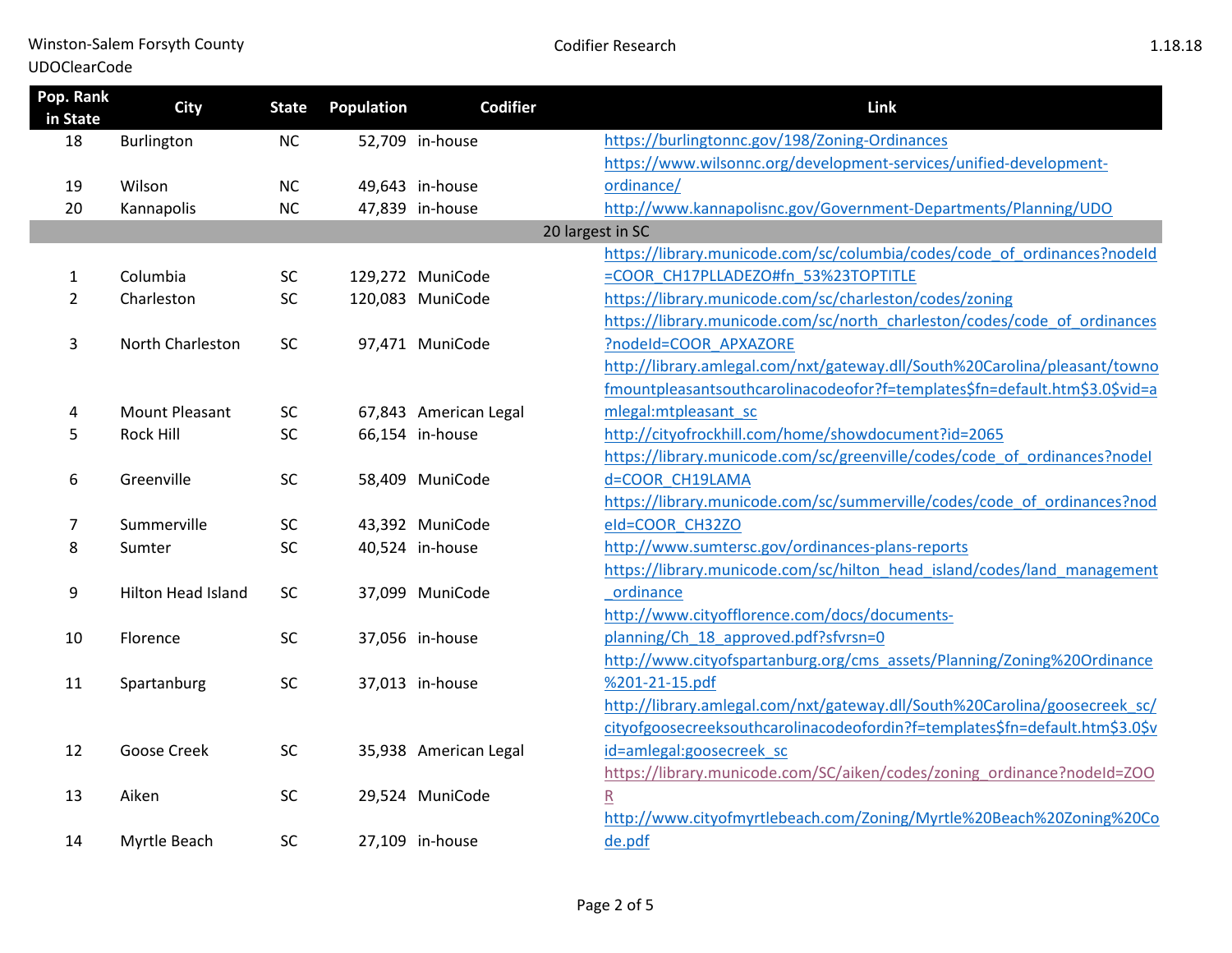Winston-Salem Forsyth County

## UDOClearCode

| Pop. Rank<br>in State | <b>City</b>         | <b>State</b> | <b>Population</b> | Codifier         | Link                                                                                      |
|-----------------------|---------------------|--------------|-------------------|------------------|-------------------------------------------------------------------------------------------|
|                       |                     |              |                   |                  | http://www.cityofandersonsc.com/wp-                                                       |
| 15                    | Anderson            | SC           |                   | 26,686 in-house  | content/uploads/planning/zoning/online-zoning-book.pdf                                    |
|                       |                     |              |                   |                  |                                                                                           |
| 16                    | Greer               | <b>SC</b>    |                   | 25,515 in-house  | http://www.cityofgreer.org/departments/city_of_greer_zoning_ordinance.php                 |
| 17                    | Greenwood           | SC           |                   | 23,222 in-house  | http://www.greenwoodsc.gov/countywebsite/index.aspx?page=16                               |
| 18                    | Mauldin             | SC           |                   | 22,889 MuniCode  | https://library.municode.com/sc/mauldin/codes/zoning ordinance                            |
|                       |                     |              |                   |                  | http://www.northaugusta.net/departments/planning-                                         |
| 19                    | North Augusta       | SC           |                   | 21,348 in-house  | development/development-code-link/-folder-134                                             |
|                       |                     |              |                   |                  | http://docs.wixstatic.com/ugd/204a09 50735e1b62654a70a515121cbf0dac75                     |
| 20                    | Easley              | <b>SC</b>    |                   | 19,993 in-house  | .pdf                                                                                      |
|                       |                     |              |                   |                  | 20 largest in VA                                                                          |
|                       |                     |              |                   |                  | https://library.municode.com/va/virginia beach/codes/code of ordinances?n                 |
| $\mathbf{1}$          | Virginia Beach      | VA           |                   | 447,021 MuniCode | odeld=CO APXAZOOR                                                                         |
|                       |                     |              |                   |                  | https://library.municode.com/va/norfolk/codes/code of ordinances?nodeId=                  |
| $\overline{2}$        | Norfolk             | VA           |                   | 245,782 MuniCode | <b>COCI APXAZOOR</b>                                                                      |
|                       |                     |              |                   |                  |                                                                                           |
| 3                     | Chesapeake          | VA           |                   | 222,209 MuniCode | https://library.municode.com/va/chesapeake/codes/zoning?nodeId=ZOOR                       |
|                       |                     |              |                   |                  | http://www.richmondgov.com/planninganddevelopmentreview/documents/Z<br>oningOrdinance.pdf |
| 4                     | Richmond            | VA           |                   | 210,309 in-house |                                                                                           |
|                       |                     |              |                   |                  | https://library.municode.com/va/newport_news/codes/code_of_ordinances?n                   |
| 5                     | <b>Newport News</b> | VA           |                   | 180,726 MuniCode | odeld=CD ORD CH45ZOOR                                                                     |
| 6                     | Alexandria          | VA           |                   | 147,391 MuniCode | https://library.municode.com/va/alexandria/codes/zoning                                   |
| 7                     | Hampton             | VA           |                   | 146,437 MuniCode | https://library.municode.com/va/hampton/codes/zoning                                      |
| 8                     | Portsmouth          | VA           |                   | 96,470 in-house  | https://www.portsmouthva.gov/DocumentCenter/View/1861                                     |
|                       |                     |              |                   |                  | https://library.municode.com/va/roanoke/codes/code_of_ordinances?nodeId                   |
| 9                     | Roanoke             | VA           |                   | 94,911 MuniCode  | =CORO1979 CH36.2ZO                                                                        |
|                       |                     |              |                   |                  | http://www.lynchburgva.gov/sites/default/files/COLFILES/Community-                        |
|                       |                     |              |                   |                  | Development/Zoning and Natural Resources/lynchburg%20zoning%20adopte                      |
| 10                    | Lynchburg           | VA           |                   | 65,269 in-house  | d.pdf                                                                                     |
|                       |                     |              |                   |                  | https://library.municode.com/va/suffolk/codes/unified development ordinan                 |
| 11                    | Suffolk             | VA           |                   | 63,677 MuniCode  | $ce$                                                                                      |
| 12                    | Danville            | VA           |                   | 48,411 MuniCode  | https://library.municode.com/va/danville/codes/zoning                                     |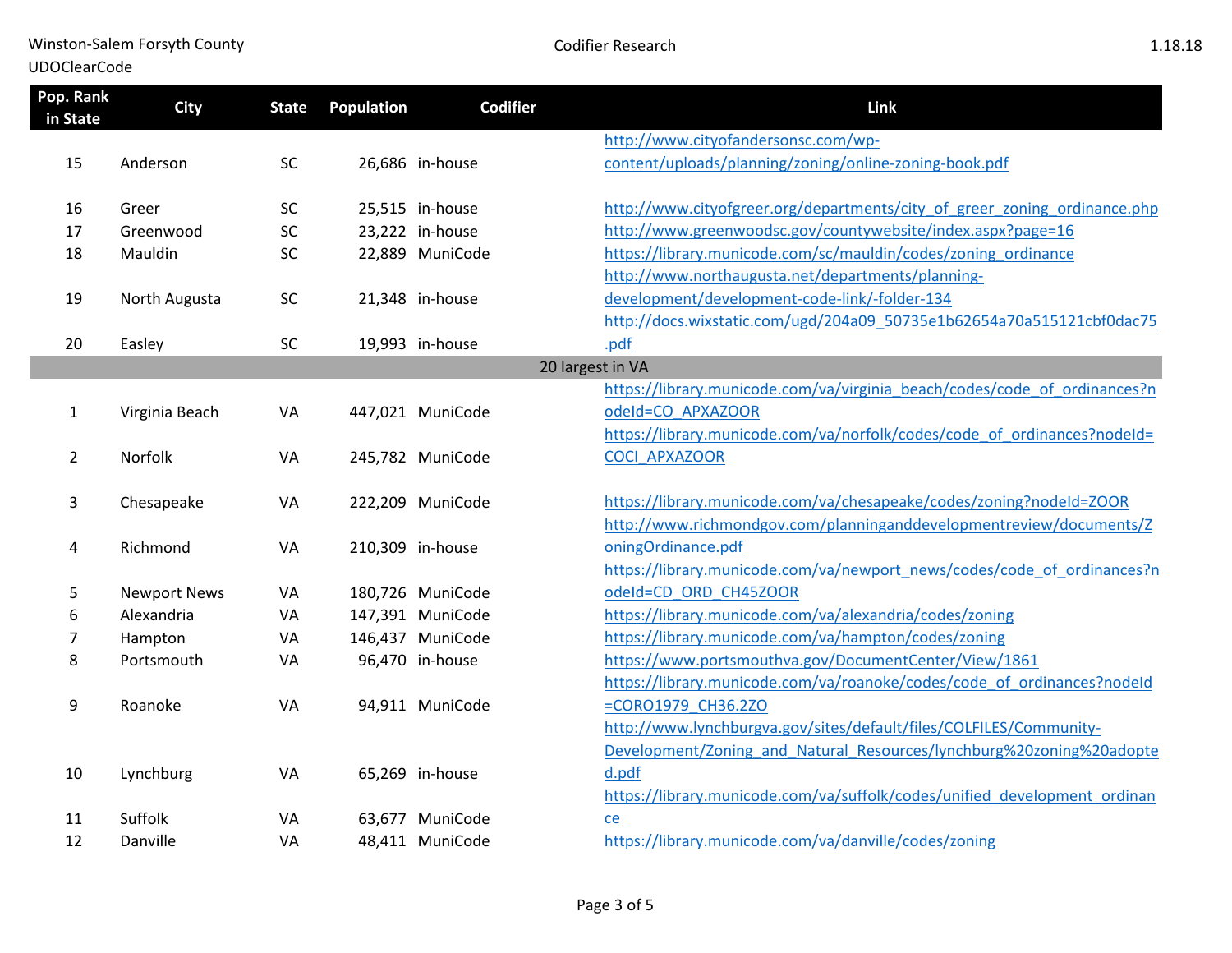Winston-Salem Forsyth County

## UDOClearCode

| Pop. Rank<br>in State | <b>City</b>     | <b>State</b> | Population | <b>Codifier</b>                   | Link                                                                        |
|-----------------------|-----------------|--------------|------------|-----------------------------------|-----------------------------------------------------------------------------|
|                       |                 |              |            |                                   | https://library.municode.com/va/charlottesville/codes/code of ordinances?n  |
| 13                    | Charlottesville | VA           |            | 45,049 MuniCode                   | odeId=CO CH34ZO                                                             |
| 14                    | Manassas        | VA           |            | 40,605 in-house                   | https://www.manassascity.org/747/Zoning-Ordinance                           |
|                       |                 |              |            |                                   | https://library.municode.com/va/harrisonburg/codes/code_of_ordinances?no    |
| 15                    | Harrisonburg    | VA           |            | 40,468 MuniCode                   | deld=PTIITHCOGEOR TIT10PLDE CH3ZO#TOPTITLE                                  |
| 16                    | Petersburg      | VA           |            | 33,740 in-house                   | https://www.petersburgva.gov/DocumentCenter/View/23                         |
| 17                    | Salem           | VA           |            | 24,747 MuniCode                   | https://library.municode.com/va/salem/codes/code_of_ordinances              |
| 18                    | Fredericksburg  | VA           |            | 24,286 eCode 360                  | https://www.ecode360.com/29088644                                           |
|                       |                 |              |            |                                   | http://www.codepublishing.com/VA/Staunton/#!/Staunton18/Staunton18.htm      |
| 19                    | Staunton        | VA           |            | 23,853 Code Publishing Co         |                                                                             |
| 20                    | Winchester      | VA           |            | 23,585 in-house                   | https://www.winchesterva.gov/planning/zoneord                               |
|                       |                 |              |            |                                   | 20 Similar Sized Municipalities from Around the Country                     |
|                       |                 |              |            |                                   | https://library.municode.com/fl/st. petersburg/codes/code of ordinances?no  |
| 1                     | St. Petersburg  | FL.          |            | 260,999 MuniCode                  | deld=PTIISTPECO CH16LADERE                                                  |
| $\overline{2}$        | Laredo          | <b>TX</b>    |            | 257,156 in-house                  | http://www.cityoflaredo.com/Planning/assets/ldcb---2017%2c-july-17.pdf      |
|                       |                 |              |            |                                   | https://www.city-                                                           |
| 3                     | <b>Buffalo</b>  | <b>NY</b>    |            | 256,902 in-house                  | buffalo.com/files/1 2 1/city departments/SPlanning/UDO Dec 2016.pdf         |
|                       |                 |              |            |                                   | https://library.municode.com/wi/madison/codes/code_of_ordinances?nodeId     |
| 4                     | Madison         | WI           |            | 252,551 MuniCode                  | =Chapter%2028%20Zoning%20Code                                               |
|                       |                 |              |            |                                   | http://z2codes.franklinlegal.net/franklin/Z2Browser2.html?showset=lubbockse |
| 5                     | Lubbock         | <b>TX</b>    |            | 252,506 Franklin Legal Publishing |                                                                             |
| 6                     | Chandler        | AZ           |            | 247,477 MuniCode                  | https://library.municode.com/az/chandler/codes/code_of_ordinances           |
|                       |                 |              |            |                                   | https://library.municode.com/az/scottsdale/codes/code of ordinances?nodel   |
| 7                     | Scottsdale      | AZ           |            | 246,645 MuniCode                  | d=VOLII APXBBAZOOR                                                          |
|                       |                 |              |            |                                   | https://library.municode.com/az/glendale/codes/code_of_ordinances?nodeId    |
| 8                     | Glendale        | AZ           |            | 245,895 MuniCode                  | =PTIICOOR ART4ZODIBO                                                        |
|                       |                 |              |            |                                   | https://library.municode.com/nv/reno/codes/land development code?nodel      |
| 9                     | Reno            | <b>NV</b>    |            | 245,255 MuniCode                  | d=LAND DEVELOPMENT CODE CH18.08ZO                                           |
|                       |                 |              |            |                                   | https://library.municode.com/tx/irving/codes/land_development_code?nodel    |
| 10                    | Irving          | <b>TX</b>    |            | 238,289 MuniCode                  | d=ORDINANCE NO. 1144ZOARRE                                                  |
|                       |                 |              |            |                                   | https://library.municode.com/fl/hialeah/codes/code of ordinances?nodeId=P   |
| 11                    | Hialeah         | FL.          |            | 236,387 MuniCode                  | TIICOOR CH98ZO                                                              |